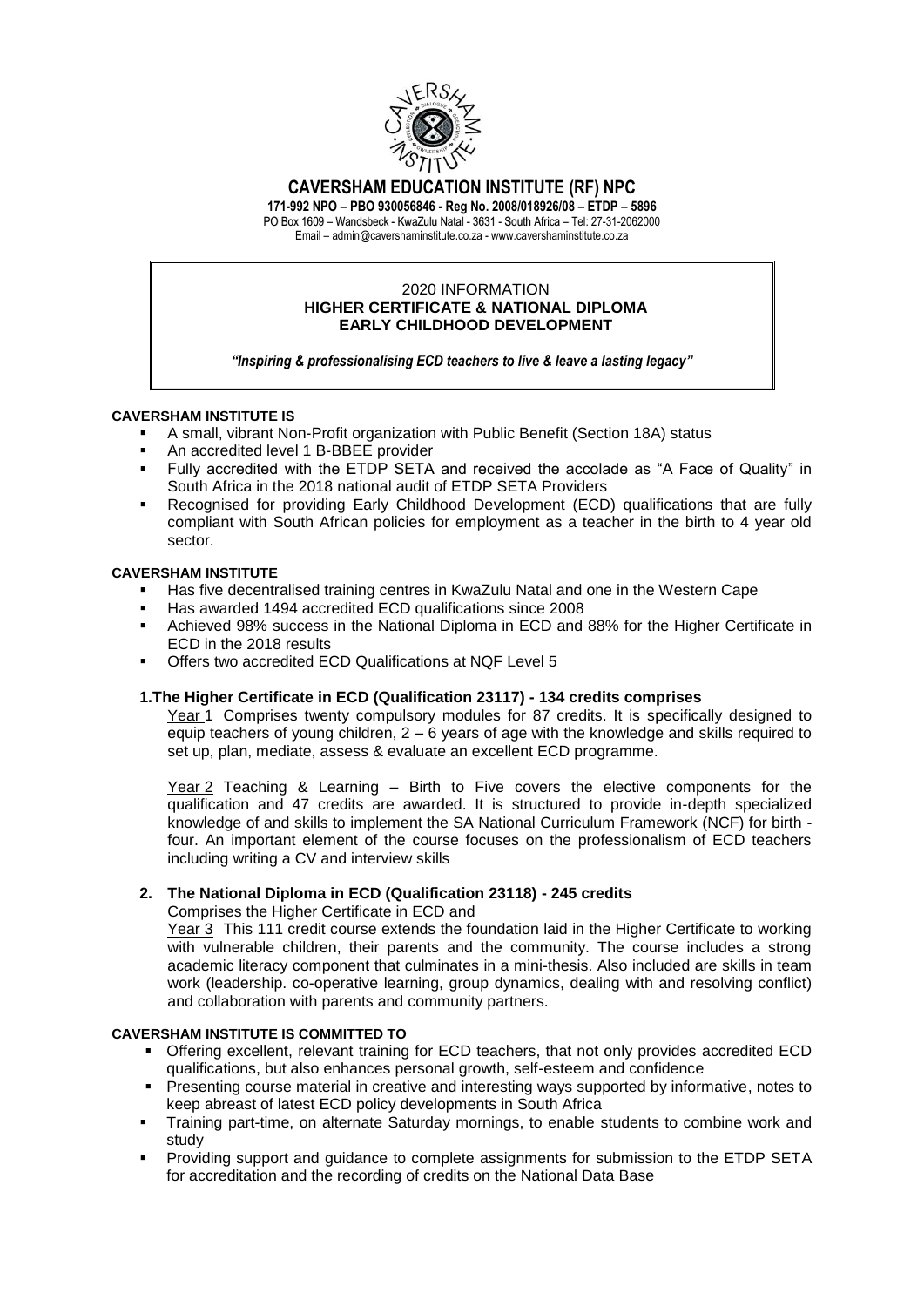# **TO BE ACCEPTED TO STUDY FOR A CAVERSHAM ECD QUALIFICATION**

# **A applicant needs to:**

- Have matric or Senior Certificate or an ECD Certificate at NQF level 4 or have at least 5 years of teaching experience and qualify for matric exemption.
- **Love young children**
- Be teaching, volunteering or have access to a preschool to observe young children from birth to six and implement learning
- Be dedicated to professional personal development & be resolute to implement the course content;
- Be prepared to attend 80% of workshop sessions;
- Be committed to complete all written assignments and to be found competent in teaching practice.

#### **CAVERSHAM INSTITUTE COSTS FOR 2020**

- A once off Registration and Administration fee of R1,500 payable on registration
- R 16,000 per year of study payable in 10 monthly installments of  $R1,600$  from February to November
- Fees cover lectures, notes, files, teas, assessment, certificates and awarding of credits

#### **You are requested to make all payments electronically either by EFT, Direct Deposit at the Bank or a Stop Order**

| <b>BANKING DETAILS:</b> |                                      |
|-------------------------|--------------------------------------|
| <b>Bank:</b>            | Nedbank                              |
| Name of Account:        | <b>Caversham Education Institute</b> |
| <b>Account Number:</b>  | 1380144078                           |
| <b>Branch Code:</b>     | 138-026                              |

## **EDUATIONAL FORECAST FROM THE NATIONAL ECD POLICY (2015)**

*By 2029 all teachers of children birth to five will require a relevant ECD qualification.* 

#### **WE CAN HELP YOU!**

Caversham Institute offers the 'preferred' ECD qualifications at NQF Level 5

#### *REGISTER TODAY AND ENSURE THAT YOU HAVE A RECOGNISED QUALIFICATION FOR TEACHING PRE-GRADE R*

Complete the attached Registration Form and submit with certified copies of ID and Senior Certificate and proof of registration fee payment deposit to

> Fax – 086-6931185 WhatsApp to 060-5219027 or email to [admin@cavershaminstitute.co.za](mailto:admin@cavershaminstitute.co.za)

**FOR MORE INFORMATION** Contact Head Office – 031-2062000 or 078-4220047 We will gladly assist!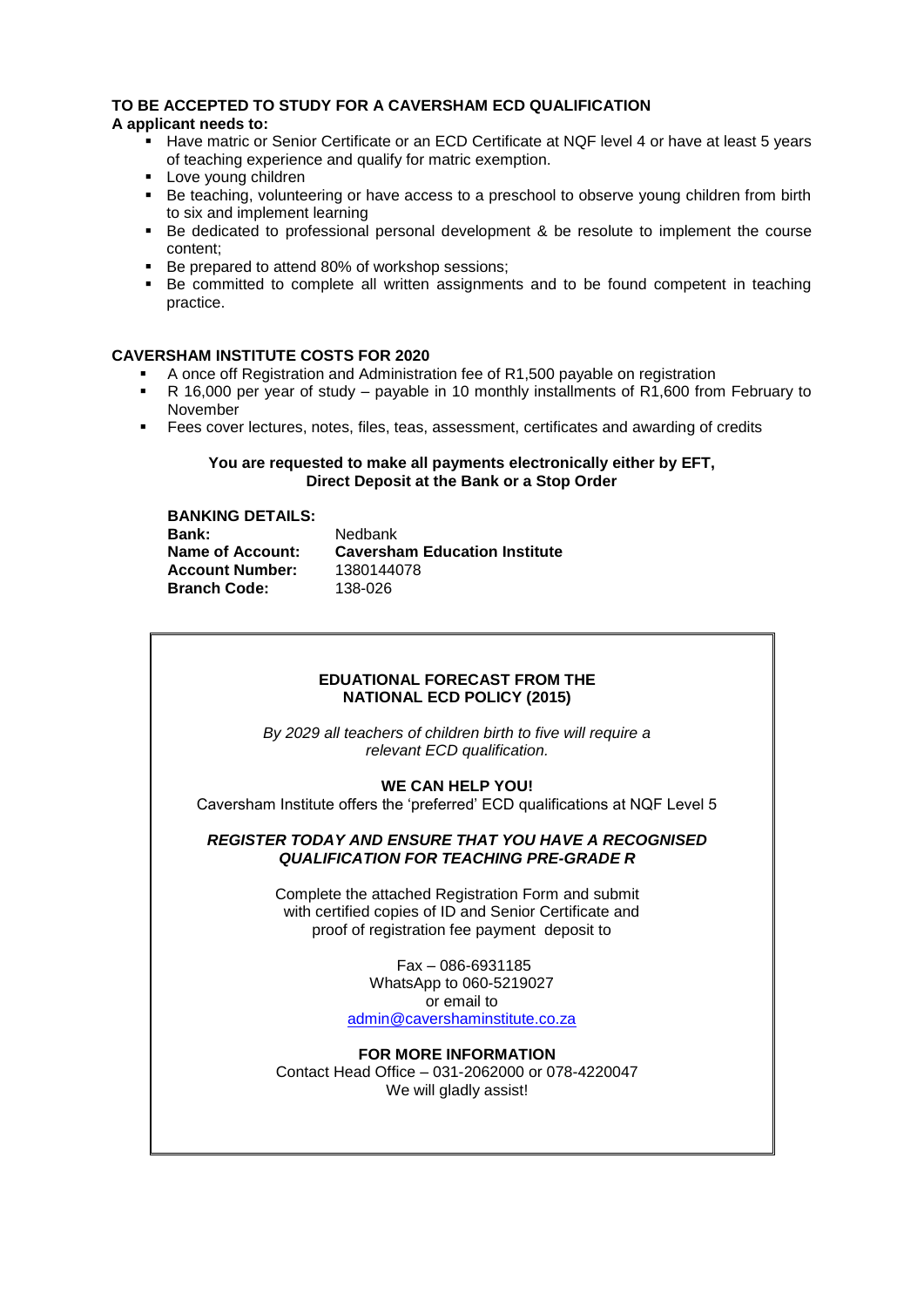

For Official Use STUDENT NUMBER

# **CAVERSHAM EDUCATION INSTITUTE**

EARLY YEARS (eYe) EDUCATION

# **REGISTRATION FOR THE HIGHER CERTIFICATE IN ECD**

**2020 – 2021**

Send completed form, certified copies of your ID document, Matric Certificate and proof of payment to [admin@cavershaminstitute.co.za](mailto:admin@cavershaminstitute.co.za) or fax to 086-6906282 or post to PO Box 1609. Wandsbeck 3631

**Banking Details**

**Bank** – Nedbank **Name of Account**: Caversham Education Institute **Acc.Number**:1380144078 **Branch Code** - 138026 **Reference**: Your FULL Name (E.g. Kate Smith)

|                                                                                                       |              |                                                                  | <b>STUDENT DETAILS</b> |                    |                   |     |                      |  |  |  |
|-------------------------------------------------------------------------------------------------------|--------------|------------------------------------------------------------------|------------------------|--------------------|-------------------|-----|----------------------|--|--|--|
| Please attach CERTIFIED copies of your ID document and Matric Certificate.                            |              |                                                                  |                        |                    |                   |     |                      |  |  |  |
| <b>TITLE</b>                                                                                          |              | <b>SURNAME</b>                                                   |                        |                    |                   |     |                      |  |  |  |
| <b>FIRST NAMES</b>                                                                                    |              |                                                                  |                        |                    |                   |     |                      |  |  |  |
| <b>NAME KNOWN BY</b>                                                                                  |              |                                                                  |                        |                    |                   |     |                      |  |  |  |
| <b>ID NUMBER</b>                                                                                      |              | DATE OF BIRTH                                                    |                        |                    |                   |     |                      |  |  |  |
| <b>NATIONALITY</b>                                                                                    |              |                                                                  |                        |                    |                   |     |                      |  |  |  |
| <b>ETHNIC GROUP</b>                                                                                   | <b>Black</b> | Asian                                                            | Coloured               | White              | <b>DISABILITY</b> | Yes | No                   |  |  |  |
| POSTAL ADDRESS                                                                                        |              |                                                                  |                        |                    |                   |     |                      |  |  |  |
|                                                                                                       |              |                                                                  |                        |                    |                   |     |                      |  |  |  |
|                                                                                                       |              |                                                                  |                        |                    |                   |     |                      |  |  |  |
| <b>RESIDENTIAL ADDRESS</b>                                                                            |              |                                                                  |                        |                    |                   |     |                      |  |  |  |
|                                                                                                       |              |                                                                  |                        |                    |                   |     |                      |  |  |  |
|                                                                                                       |              |                                                                  |                        |                    |                   |     |                      |  |  |  |
| TELEPHONE:<br><b>HOME</b>                                                                             |              |                                                                  |                        | <b>CELL</b>        |                   |     |                      |  |  |  |
| <b>EMAIL ADDRESS</b>                                                                                  |              |                                                                  |                        |                    |                   |     |                      |  |  |  |
| <b>REGION WHERE YOU WILL STUDY</b>                                                                    |              |                                                                  |                        |                    |                   |     |                      |  |  |  |
| <b>HIGHEST QUALIFICATION</b>                                                                          |              |                                                                  |                        |                    |                   |     |                      |  |  |  |
| PREVIOUS TRAINING (if any)                                                                            |              |                                                                  |                        |                    |                   |     |                      |  |  |  |
|                                                                                                       |              |                                                                  |                        |                    |                   |     |                      |  |  |  |
| TEACHING EXPERIENCE (if any)                                                                          |              |                                                                  |                        |                    |                   |     |                      |  |  |  |
|                                                                                                       |              |                                                                  |                        |                    |                   |     |                      |  |  |  |
|                                                                                                       |              |                                                                  |                        |                    |                   |     |                      |  |  |  |
| Are you employed?                                                                                     | <b>NO</b>    | <b>YES</b>                                                       | In a school            |                    | Other             |     |                      |  |  |  |
| Please provide, below, details of any medical conditions of which we should be aware (e.g. allergies, |              |                                                                  |                        |                    |                   |     |                      |  |  |  |
| diabetes, epilepsy):                                                                                  |              |                                                                  |                        |                    |                   |     |                      |  |  |  |
|                                                                                                       |              |                                                                  |                        |                    |                   |     |                      |  |  |  |
|                                                                                                       |              |                                                                  |                        |                    |                   |     |                      |  |  |  |
| Where did you hear about Caversham Institute?                                                         |              |                                                                  |                        |                    |                   |     |                      |  |  |  |
| Internet                                                                                              |              | Magazine/Newspaper                                               |                        | Friend             |                   |     | Open/Information Day |  |  |  |
|                                                                                                       |              | SCHOOL WHERE YOU WILL BE OBSERVING OR ARE TEACHING - IF POSSIBLE |                        |                    |                   |     |                      |  |  |  |
| <b>NAME</b>                                                                                           |              |                                                                  |                        |                    |                   |     |                      |  |  |  |
| PRINCIPAL/SUPERVISOR                                                                                  |              |                                                                  |                        |                    |                   |     |                      |  |  |  |
| <b>TEL NUMBER</b>                                                                                     |              |                                                                  |                        |                    |                   |     |                      |  |  |  |
| <b>INFORMATION FOR ACCOUNT PURPOSES</b>                                                               |              |                                                                  |                        |                    |                   |     |                      |  |  |  |
| <b>NAME OF PERSON RESPONSIBLE FOR THE</b>                                                             |              |                                                                  |                        |                    |                   |     |                      |  |  |  |
| <b>ACCOUNT</b>                                                                                        |              |                                                                  |                        |                    |                   |     |                      |  |  |  |
| Relationship to student?                                                                              | Spouse       |                                                                  | Parent                 |                    | Sponsor           |     |                      |  |  |  |
| <b>TEL NUMBER</b>                                                                                     |              |                                                                  |                        | <b>CELL NUMBER</b> |                   |     |                      |  |  |  |
| <b>EMAIL ADDRESS</b>                                                                                  |              |                                                                  |                        |                    |                   |     |                      |  |  |  |
| <b>ALTERNATIVE CONTACT DETAILS</b>                                                                    |              |                                                                  |                        |                    |                   |     |                      |  |  |  |
| <b>NAME</b>                                                                                           |              | <b>RELATIONSHIP</b>                                              |                        |                    |                   |     |                      |  |  |  |
| <b>TELEPHONE</b>                                                                                      |              | <b>TELEPHONE</b>                                                 |                        |                    |                   |     |                      |  |  |  |